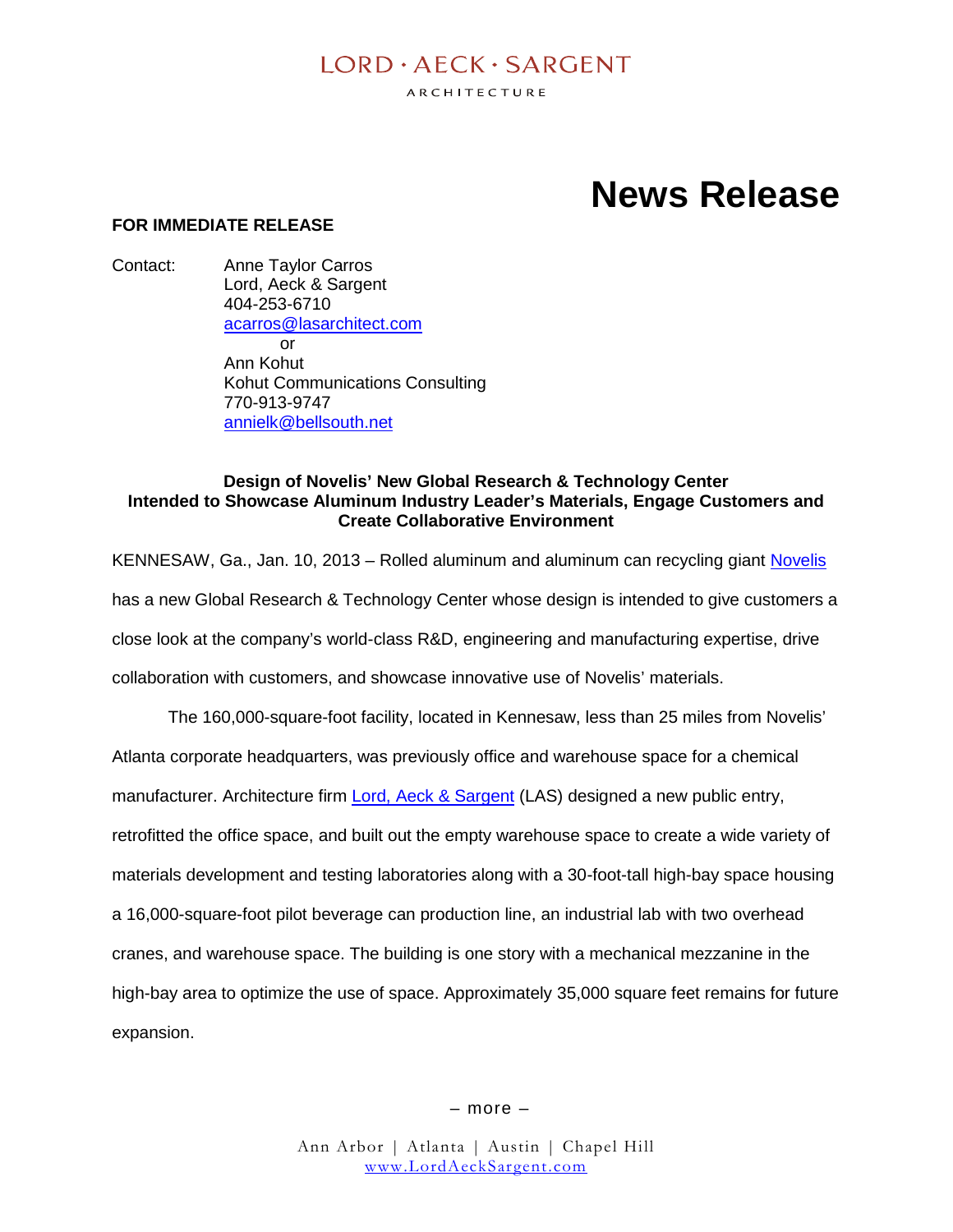# **Lord, Aeck & Sargent / Novelis Global Research & Technology Center Page 2**

#### **Design inspired by corporate headquarters**

"Novelis asked us to design a facility that emphasized cohesiveness with the company's corporate headquarters in Atlanta, so we created a modern, open, light-filled work environment with similar finishes, and we took the design a step beyond," said Barry Abrams, a senior associate with LAS. "We created numerous ways to incorporate the company's aluminum into the design."

The building's public entrance, for example, formerly pedimented precast concrete and glass, has been completely reimagined and features a 38-foot-long cantilevered aluminum-clad steel and glass canopy and updated landscaping that reaches out to welcome visitors. The design incorporates a dramatic structure and a playful use of scuppers and rain chains that direct water into the new planted areas that frame the arrival sequence.

"LAS completely refurbished the dark, outdated opening and created a light-filled, beautifully clad aluminum canopy," said Stefan Erdmann, Novelis vice president, global R&D. "It's a modern entry that sets the tone for the site and the innovation we expect to create inside."

The exterior entry area also features a large aluminum ingot cast into the sidewalk.

Inside, visitors enter a light-filled lobby that leads into a showcase area for Novelis materials including an all aluminum car body and a global map made of recycled aluminum cans. Both areas are flanked by offices as well as meeting spaces that will bring together Novelis' top worldwide metallurgists, materials scientists, engineers and technologists to collaborate with customers from around the globe.

Beyond that are the laboratories, designed to address a Novelis goal for flexibility. Lab furniture can be reconfigured economically to accommodate anticipated ongoing changes in lab use and equipment.

The labs are configured along a 480-foot-long double-loaded corridor.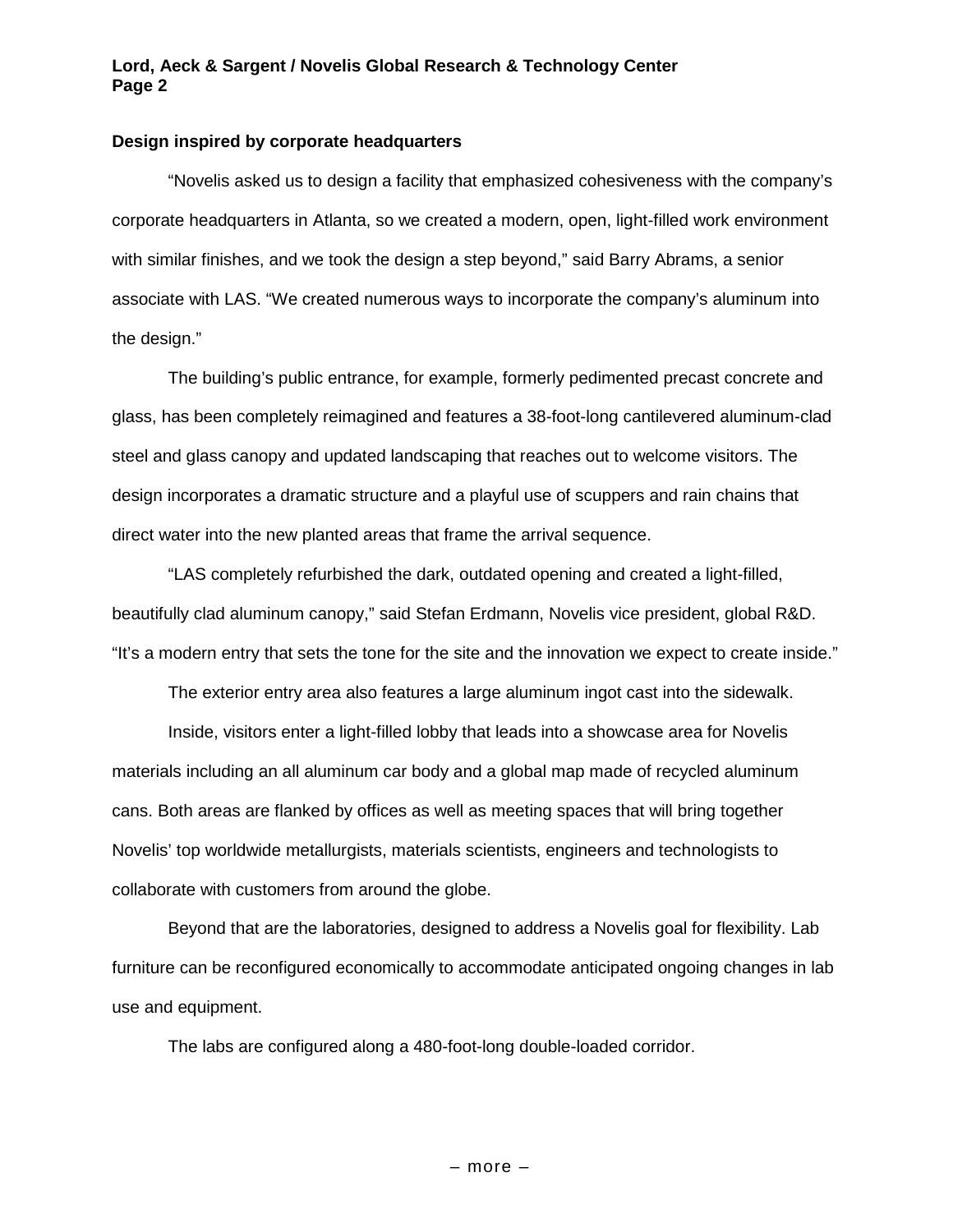### **Lord, Aeck & Sargent / Novelis Global Research & Technology Center Page 3**

"In order to engage visitors by showcasing Novelis R&D and also provide relief from what otherwise would have been a long, monotonous corridor, we added several design features," said Jarrett Muncy, an LAS interior designer. "Among them are windows that look into the labs and aluminum panels at the lab entryways to provide wall texture and give another nod to Novelis material."

Other corridor design features are aimed at giving texture to the ceiling. They include a reveal around the ceiling and large round specialty lights – located at the laboratory entries – meant to evoke the aluminum can shape.

"Another challenge," Erdmann added, "was the design team's ability to envision and create very effective laboratory and pilot production spaces from what was an empty, cavernous warehouse, and to do so within our budgetary constraints. We now have an attractive, engaging facility to meet our current requirements with the extra space for longer-term growth."

The Global Research & Technology Center is the critical focal point for all Novelis' R&D and the central point for all of its technical activities worldwide including engineering, manufacturing excellence and metallurgy. Future expansion plans include a small scale aluminum rolling mill and heat treatment capabilities for finishing automotive aluminum sheet.

#### **Project Team**

The Novelis Global Research & Technology Center project team included:

- Lord, Aeck & Sargent (Atlanta office) architect
- Lord, Aeck & Sargent (Atlanta office) and idea|span (Atlanta) interior design
- AHA Consulting Engineers (Atlanta office MEP/FP engineer
- KSi/Structural Engineers (Atlanta office) structural engineer
- DPR (Atlanta office) construction manager